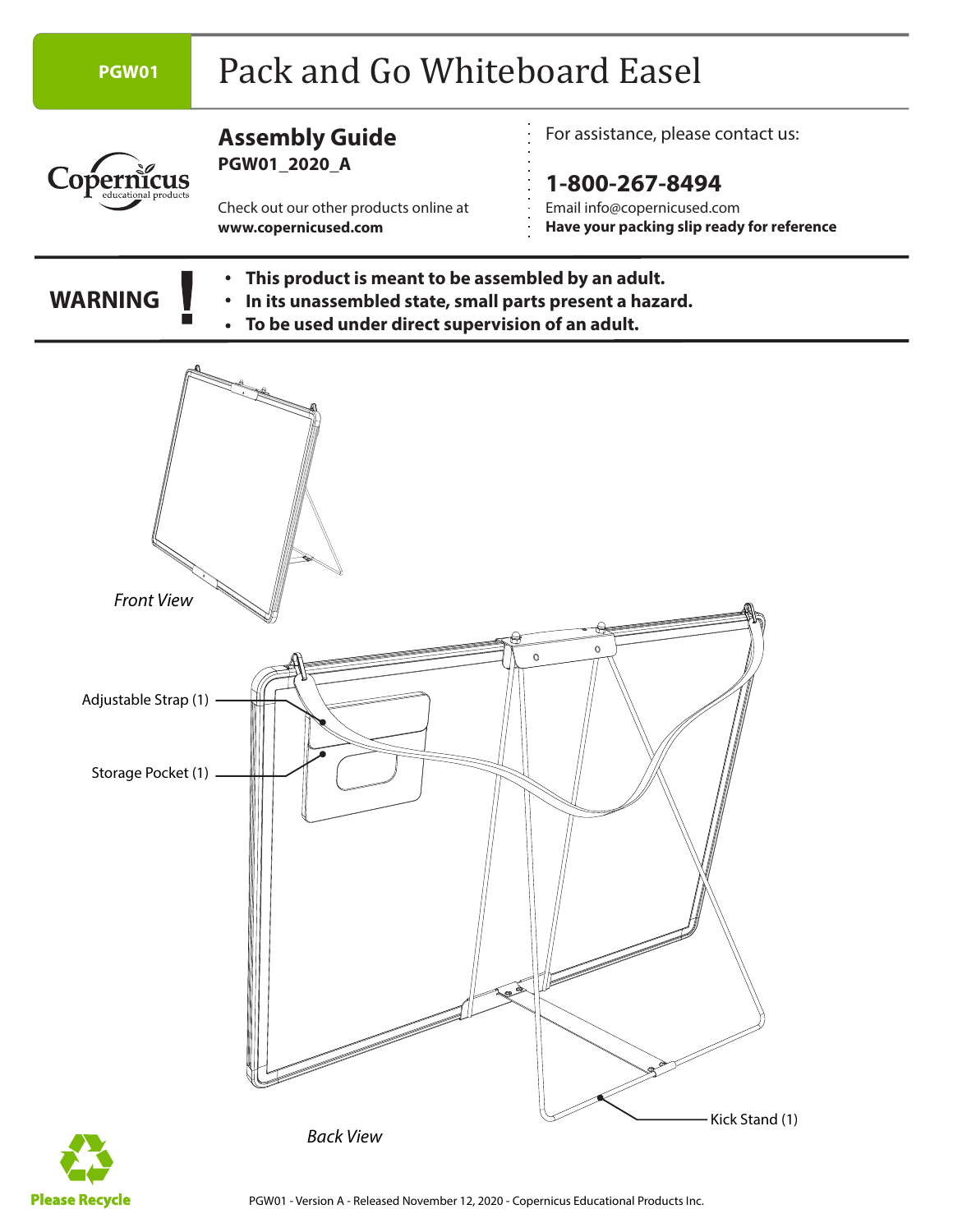#### PGW01 Pack and Go Whiteboard Easel **Assembly Guide** For assistance, please contact us: **PGW01\_2020\_A** opernicus **1-800-267-8494** Email info@copernicused.com Check out our other products online at **www.copernicused.com Have your packing slip ready for reference**

Dear Educator,

Thank you for purchasing the Pack and Go Whiteboard Easel. We hope it meets all your expectations and you and your students enjoy using it in your school.

If you have any questions, concerns or ideas on how we can improve please let us know by contacting our Customer Solutions Ninjas at 1-800-267-8494 or info@copernicused.com.

Happy teaching,

Kaylyn Belcourt President

Beliaut

|                           | We do not inherit the Change is the end result What you leave behind is Education is the most |                         |                           |
|---------------------------|-----------------------------------------------------------------------------------------------|-------------------------|---------------------------|
| earth from our ancestors, | of all true learning.                                                                         | not what is engraved in | powerful weapon which     |
| we borrow it from our     | <b>LEO BUSCAGLIA</b>                                                                          | stone monuments, but    | you can use to change the |
| children.                 |                                                                                               | what is woven into the  | world.                    |
|                           |                                                                                               | lives of others.        | <b>NELSON MANDELA</b>     |
| <b>NORTH AMERICAN</b>     |                                                                                               | <b>PERICLES</b>         |                           |
| <b>PROVERB</b>            |                                                                                               |                         |                           |



#### **Register your Product**

Registering your warranty ensures we have all the information we need to make any future warranty claims quick and easy. Please visit www.copernicused.com/warranty and complete the form within 10 business days from product assembly. By registering your product, you will be entered into a draw to win Copernicus product.

**5 Year Whiteboard Warranty**

#### **Make a Warranty Claim**

We offer a Lifetime Warranty on almost everything we make. Please call 1-800-267-8494 or email info@copernicused.com to start your warranty claim. Proof of purchase will be required upon warranty claim (i.e. copy of invoice).

#### **Replace your Whiteboard**

Have a well-used whiteboard that needs replacing? Our whiteboards carry a five-year warranty and replacement parts program after the warranty period. Please call 1-800-267-8494 or email info@copernicused.com to get a new whiteboard for your Copernicus product!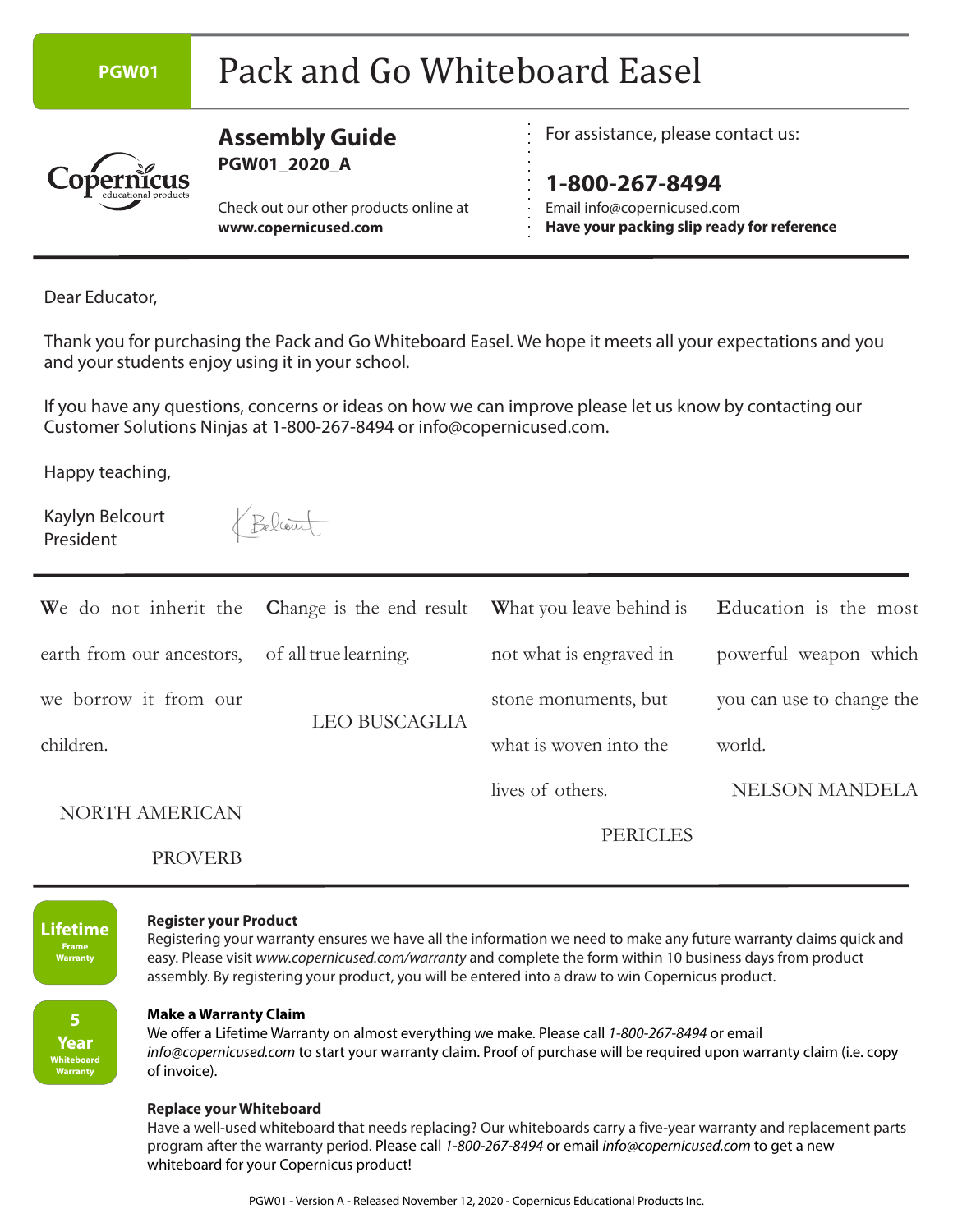# **Warning! Hazard Risks!**

**Please read the warnings below for important safety information regarding your product. Failure to read these warnings or to follow the instructions below could result in personal injury or damage to your product that could void your warranty.** 



**Parts**

In its unassembled state, this product contains parts that can be hazardous to small children. This product should be assembled by an adult. **Small**



This product is to be used under the supervision of an adult.





#### **For missing parts and other issues regarding your product:**

Please call Copernicus Customer Service, where we will be happy to help. 1-800-267-8494. Monday - Friday 8:00am - 4:30 pm EST.

OR

Email our Tech Support Service at info@copernicused.com

**Need Tech Support? Have a Question?**



**Check out some of our other great products!**



Email our Tech Support Service www.copernicus